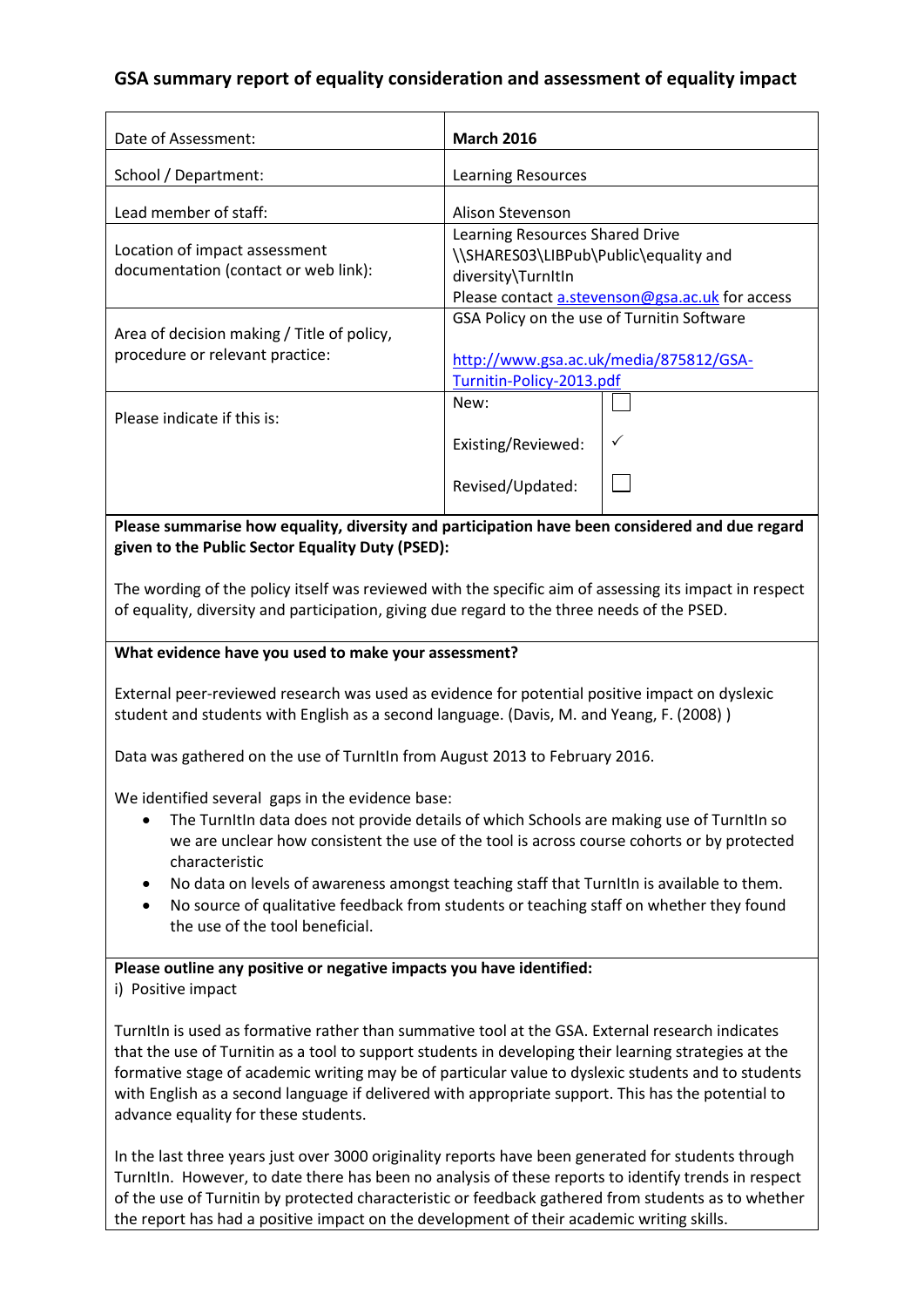## ii) Potential for negative impact

It is possible that because the policy does not mandate the use of Turnitin and leaves the choice to academics, some students who would benefit from this tool are disadvantaged because their tutor or course leader chooses not to make it available to the class. The variable use of Turnitin therefore opens the potential for negative equality impact.

This is mitigated to a degree by the promotional work done by the Learning Technology team to build both student and teaching staff awareness of TurnItIn as an available tool. When students approach the Learning Technology team directly asking to use the tool they are directed back to their course tutor and support provided to the tutor to make TurnItIn available to the student.

### **Please summarise the actions you have taken or plan to take as a result:**

No changes are required to the written policy. However as a result of the assessment we have identified that more information on the pattern of use and the experience of use would be of value.

| <b>Action</b>                                                                                                                                                                                                                                                                                                                                                  | <b>Equality Impact</b>                                                                                                                                                                       | Completed  | Responsible           |
|----------------------------------------------------------------------------------------------------------------------------------------------------------------------------------------------------------------------------------------------------------------------------------------------------------------------------------------------------------------|----------------------------------------------------------------------------------------------------------------------------------------------------------------------------------------------|------------|-----------------------|
|                                                                                                                                                                                                                                                                                                                                                                |                                                                                                                                                                                              |            | person                |
| 1. An evaluative report, to include<br>analysis by protected<br>characteristic, on the adoption                                                                                                                                                                                                                                                                | Dissemination of the findings                                                                                                                                                                | April 2017 | Head of               |
| and use of Turnitin will be<br>prepared and will include<br>Analysis of the pattern of<br>use of Turnitin across GSA<br>Feedback from students on<br>how well they feel Turnitin<br>supports the development<br>of their academic writing<br>skills.<br>Numbers of incidents of<br>academic misconduct as a<br>result of plagiarism as<br>recorded by Registry | of the evaluative report will<br>increase awareness and<br>understanding of the<br>potential positive and<br>negative equality impact of<br>Turnitin for protected<br>characteristic groups. |            | Learning<br>Resources |
| 2. Raise the matter of the pattern<br>of use with the Teaching and<br>Learning Enhancement Group<br>seek advice on balancing<br>autonomy of teaching staff<br>against potential for negative<br>impact identified above                                                                                                                                        | Potential to advance equality<br>through clear guidance and<br>appropriate practice.                                                                                                         |            |                       |